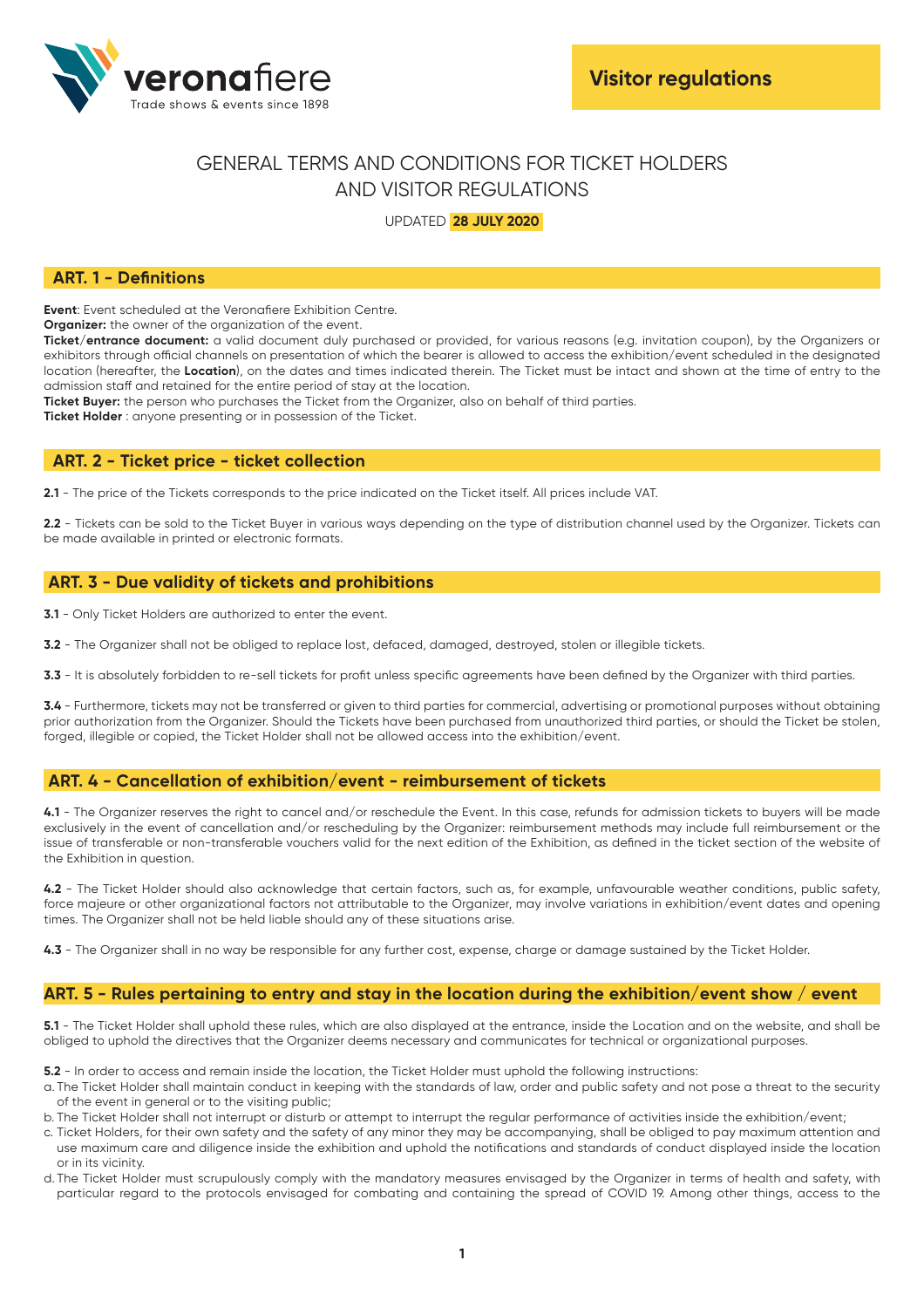location is precluded to anyone presenting symptoms attributable to contagion (e.g. body temperature >37.5 °C): for this purpose, all Ticket Holders may be subjected to temperature detection controls in accordance with methods specifically envisaged in the security protocols defined for this purpose.

5.3 - Minors may access the exhibition centre (in any case with a ticket, as defined by the entry procedures for individual events) only if accompanied by an adult (a person at least 18 years old).

**5.4** - Parties of school children are allowed into the exhibition only and exclusively if accredited and only on the days indicated by the Organizer. Any school groups that have not been accredited will not be allowed access to the exhibition.

#### **5.5** - It is forbidden to enter the location with the following items:

firearms and other instruments than may be offensive or harmful to the physical and/or mental safety of the people (by way of example but not limited to: handguns, explosive devices, fireworks, smoke bombs, toy weapons, firearm reproductions or imitations that could be mistaken for real weapons, electric truncheons, chemical substances, gases and sprays able to produce disabling or immobilizing effects, acids and repellents for animals, knives, blades, paper cutters, scissors, etc. ...);

- Trumpets and musical instruments of any kind, where not explicitly authorized by the Organizers, megaphones and other sound emission or amplification systems and any other object that could constitute a risk to the safety of the persons within the area and cause a disturbance, i.e. compromise the regular performance of the exhibition/event;
- Drugs, poisons, harmful substances, inflammable material, paints or other defacing material.

**5.6** - The Ticket Holder, as an indispensable access condition into the Exhibition, shall give his/her consent to security inspections and to all the necessary checks, including the use of metal detectors, before and during the visit to the location. Within the context of the foregoing control and security activities, with the purpose of preventing unlawful introduction of the materials and substances described in at 5.5 of these regulations into the exhibition/event, the Ticket Holders may be asked to show the contents of bags, backpacks or any other type of bag or personal object they may be carrying.

**5.7** - Furthermore, in exercising their duties, security and control service staff employed by the Organizer may also carry out the following activities:

a. preliminary checks:

- preliminary routine observation of the areas involved in the exhibition/event to check for the presence of any unlawful substances or prohibited items, as well as any other material that may be used improperly, thereby placing the safety or health of people at risk, with the duty to inform immediately the Police and other Authorities or competent public structures;
- the adoption of every effective initiative to prevent security exits becoming blocked or difficult to access and, in any case, ensure the regular performance of event activities;

b. checks at public access points:

- overseeing exhibition/event entrances and management of flows of people;
- verification of possession of a valid entry pass, when so envisaged, and, in the case of a personalized ticket or a minimum access age, verification of an identity document and respect of the instructions governing access;
- routine observation of people in order to control possible introduction of unlawful substances, prohibited items or materials that could pose a danger to public safety or health, with the duty to inform immediately the Police and other Authorities or competent public entities; c. checks inside the areas where the exhibition/event is held:
	- general observation activities to ensure that public and private subjects uphold the required instructions, provisions or rules of conduct;
	- assistance in first aid procedures that do not require the intervention of public authorities or the use of force or other means of coercion or exposure to risk, with the aim of preventing or interrupting conduct or situations that may potentially pose risks for public health and safety. In any case, the Police and other Authorities or competent public entities must be notified immediately and, if so required, maximum collaboration must be given to them.

**5.8** - Inside the location, it is forbidden to adopt any conduct that may give rise to hazardous situations and/or place the personal safety of the Ticket Holder or third parties at risk and/or any behaviour contrary to public order and/or morality and/or which might, in any way, disturb the regular performance of the exhibition/event and the Organizer's activities, including, for example: smoking in areas not designated for this purpose, gambling, the unauthorized collection of money, promotional activities (both individual or group), any form of advertising or marketing carried out with any means and not authorized by the Organizer's competent offices, any form of protest (including those linked to political, associative, trade union or religious organizations), the sale of goods by unauthorized persons or in unauthorized places, ticket sales, the transmission and/or registration of unauthorized data for commercial purposes, by means of mobile phones or other instruments (video-cameras, cameras, recorders, etc.), unauthorized access of reporters and journalists with recording equipment and/or video-cameras, cameras, attempts to access private areas, requests for money or other goods without authorization (for example, for musical performances or entertainment at the entrances or inside the location, begging, touting, etc...).

**5.9** - The Organizer will report any violation of the foregoing provisions to the competent Authorities. The Organizer also reserves the right to claim compensation for any damages sustained.

#### **ART. 6 - Videos, photographs and recordings**

6.1 - Ticket Holders acknowledge that, inside the Location of the Event and as notified by specific signs, photographs and videos will be taken by the Organizer or the third parties appointed by it; inasmuch, visitors may be photographed, filmed or recorded and that photographs, videos and recordings portray them inside the Location may be broadcast, published, shared online and made available to the public. If you do not wish to be filmed/photographed, notify the operator in charge.